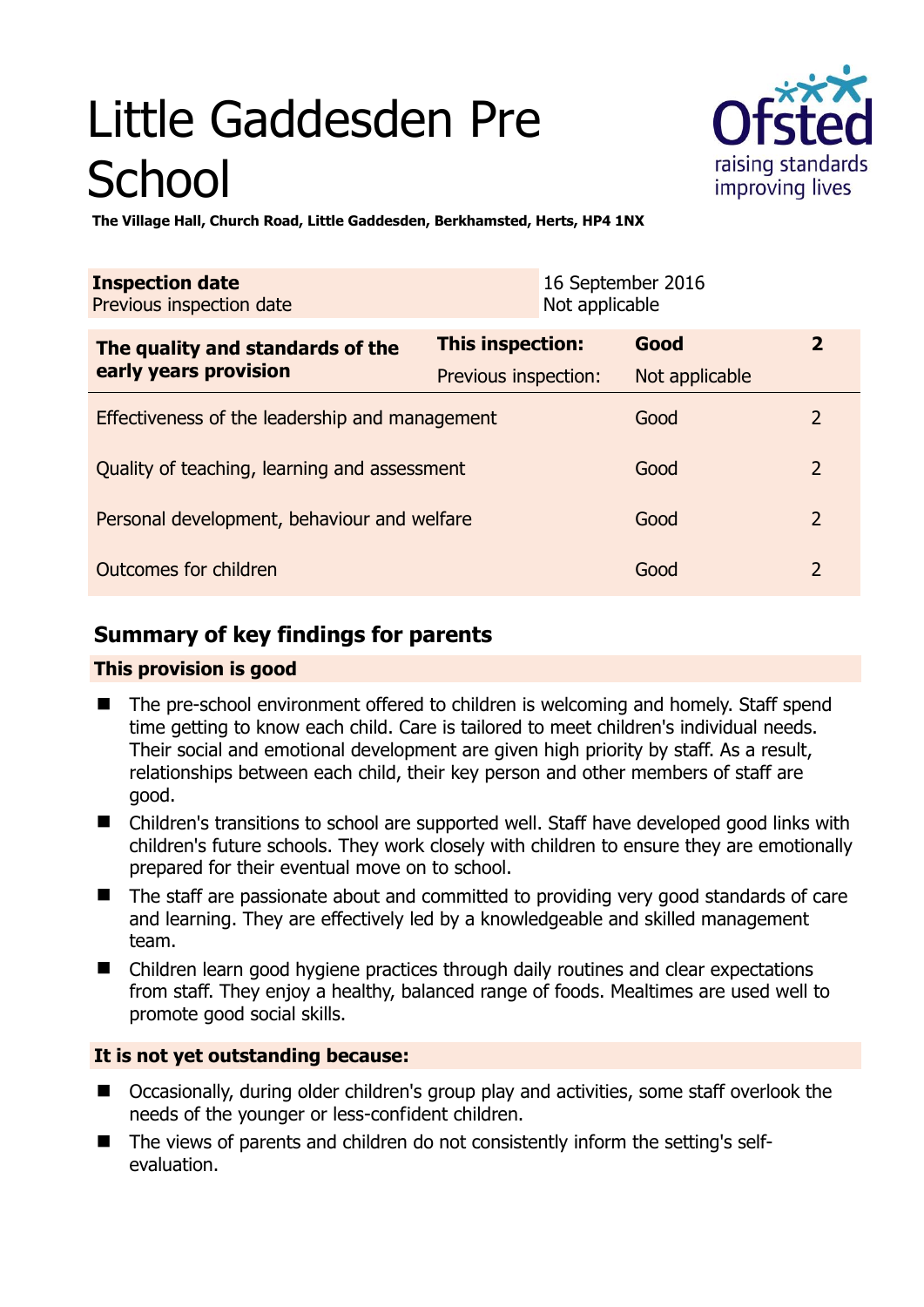# **What the setting needs to do to improve further**

## **To further improve the quality of the early years provision the provider should:**

- ensure staff are attentive to the needs of all children as they ask questions and challenge them to develop their problem-solving skills during group play and activities
- develop systems that seek the views of parents and children and inform and enhance the self-evaluation process.

## **Inspection activities**

- The inspector viewed all areas of the setting accessed by children.
- The inspector carried out a joint observation with the manager.
- The inspector observed play and learning opportunities for children and spoke to staff members in the setting.
- The inspector took account the views of parents spoken to during the inspection, and reviewed parents' written comments and suggestions.
- The inspector checked evidence of suitability and qualifications of staff working with children, and discussed a range of policies and procedures.

## **Inspector**

Beverley Devlin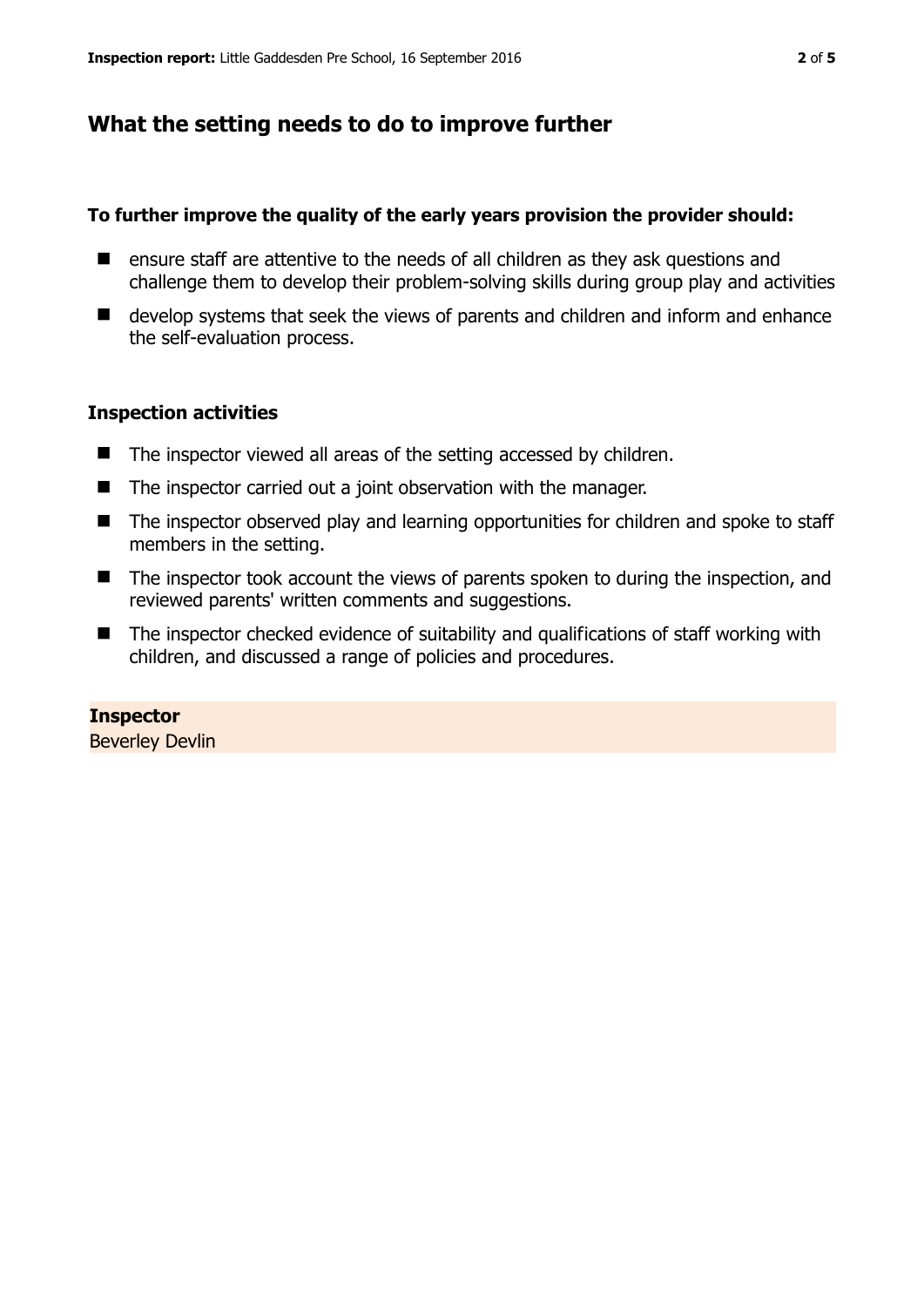# **Inspection findings**

## **Effectiveness of the leadership and management is good**

The arrangements for safeguarding are effective. Staff give children's safety and welfare the utmost priority. Staff regularly review the environment, routines and equipment. Staff complete risk assessments to ensure the premises is safe and secure. They implement a good range of policies and procedures. Staff are deployed well in the pre-school and effectively supervise children at all times. They take appropriate action to ensure that children remain safe and understand their responsibility and duty of care for the protection of children. Staff are supported in their role. They attend regular, targeted training as part of their professional development. This helps to further strengthen their knowledge, skills and practice. Partnerships with parents are good. Parents speak highly of the caring staff and of how much interest they show in their children.

## **Quality of teaching, learning and assessment is good**

Staff regularly observe children as they play. This gives them information that helps them to effectively plan what children need to do next. Overall, staff support children's communication, social and physical skills well. They show enthusiasm for the things which children choose to play with and gently encourage them to try new experiences. Staff ask questions to challenge older, more-confident children with solving problems and extending their thinking during their play. Staff use their assessments of children's learning to monitor their progress. They use each child's interests to plan for children's next steps in learning effectively. Children develop a good understanding of the wider world and the community in which they live. They visit local nature parks to extend their interest of bugs and the natural world, and go on daily trips in the community.

## **Personal development, behaviour and welfare are good**

The pre-school environment is well resourced with a wide variety of toys and equipment for children to freely access. Staff treat children with kindness and respect. They are always on hand to offer reassurance and support. Staff ensure children settle well as they gather detailed information about each child's likes, routines and achievements from parents. Staff are good role models. Children behave well and show high levels of selfmotivation during their play. Children are provided with regular opportunities to play outdoors and be physical active, in order to develop their large-muscle skills in the fresh air. For example, children squeal with excitement when they are allowed to splash and jump in the puddles in their boots. They become fascinated while playing various musical instruments and move their body in time with the rhythm they hear.

## **Outcomes for children are good**

Children are inquisitive and motivated learners. They develop well from their starting points and those that require additional help make good progress towards typical stages of development. Children are confident and independent. They explore and investigate the world around them. For example, they use the many resources in the outdoor and indoor environment to build a bug hotel. Children learn lots of skills for their move to school. For instance, they learn to concentrate, to listen at grouptimes and to follow instructions and routines for the day.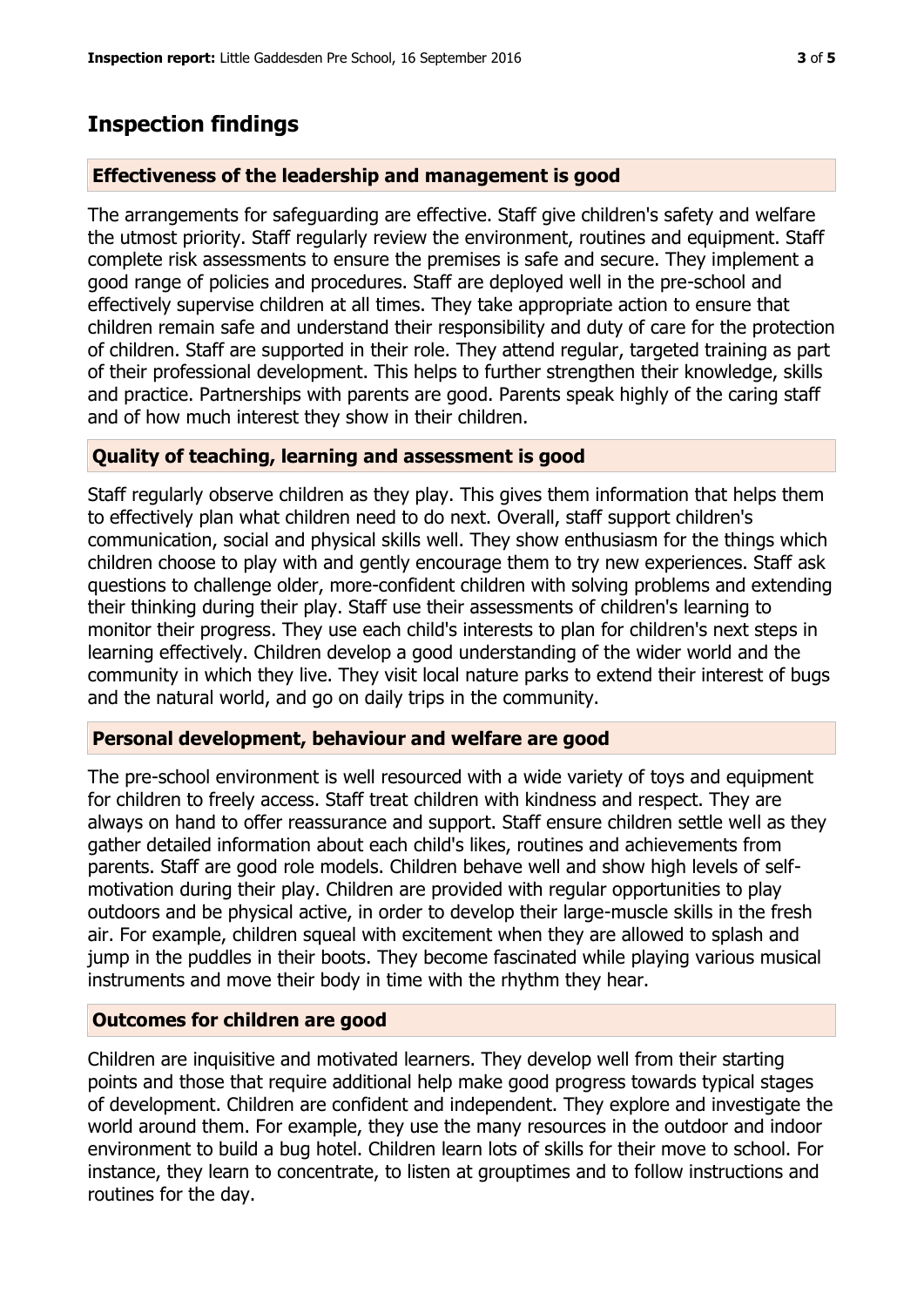# **Setting details**

| Unique reference number                             | EY481329                                                                             |  |
|-----------------------------------------------------|--------------------------------------------------------------------------------------|--|
| <b>Local authority</b>                              | <b>Hertfordshire</b>                                                                 |  |
| <b>Inspection number</b>                            | 995490                                                                               |  |
| <b>Type of provision</b>                            | Sessional provision                                                                  |  |
| Day care type                                       | Childcare - Non-Domestic                                                             |  |
| <b>Registers</b>                                    | Early Years Register, Compulsory Childcare<br>Register, Voluntary Childcare Register |  |
| Age range of children                               | $2 - 4$                                                                              |  |
| <b>Total number of places</b>                       | 33                                                                                   |  |
| Number of children on roll                          | 30                                                                                   |  |
| Name of registered person                           | Jennifer Katie Ivory                                                                 |  |
| <b>Registered person unique</b><br>reference number | RP516875                                                                             |  |
| Date of previous inspection                         | Not applicable                                                                       |  |
| <b>Telephone number</b>                             | 07786 167417                                                                         |  |

Little Gaddesden Pre-School was registered in 2014. The pre-school employs four members of childcare staff and the owner/manager. Of these, all hold appropriate early years qualifications at level 3, including the manager who holds a level 6. The pre-school opens Monday to Friday, term time only. Sessions are from 9am until 12pm, with an additional lunch club until 1pm. The pre-school is open until 3pm on Thursdays. The preschool provides funded early education for two-, three- and four-year-old children. It supports a number of children who speak English as an additional language and children who have special educational needs or disability.

This inspection was carried out by Ofsted under sections 49 and 50 of the Childcare Act 2006 on the quality and standards of provision that is registered on the Early Years Register. The registered person must ensure that this provision complies with the statutory framework for children's learning, development and care, known as the early years foundation stage.

Any complaints about the inspection or the report should be made following the procedures set out in the guidance 'Complaints procedure: raising concerns and making complaints about Ofsted', which is available from Ofsted's website: www.gov.uk/government/organisations/ofsted. If you would like Ofsted to send you a copy of the guidance, please telephone 0300 123 4234, or email enquiries@ofsted.gov.uk.